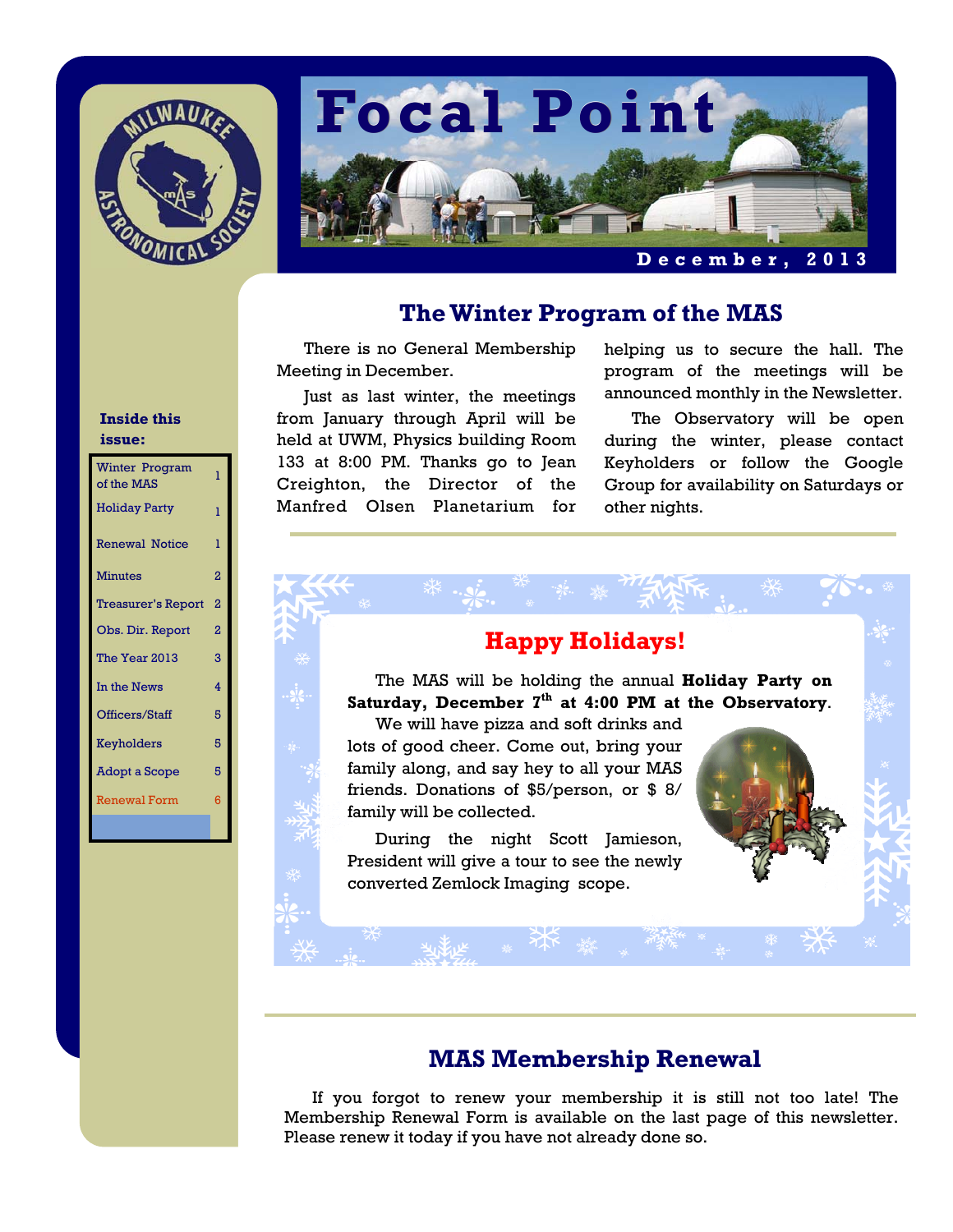#### **Page 2**

# **Treasurer's Report**

WE Energies and water bills were \$77.57. Zurich Insurance and Cintas were \$515.75. We paid \$939 for Astronomy and Sky&Telescope magazine subscriptions.

 The income from Parking donations (\$100), group tour and star party donations (\$80), Membership dues and magazine subscriptions totaled \$3175.

 Our operating budget for the year is \$2684. We have set aside \$1300 for re-keying the Observatory and \$300 to paint the inside of the Quonset hut.

 Currently the checking account balance is at 6366.49. The Albrecht fund balance 8214.76. The Endowment Found is at \$87501.63.

> Respectfully Submitted, Russell Chabot, Treasurer

**Observatory Director's Report** 

The club keys: I've gone through all the documentation and created a master spreadsheet. This information will be transferred to the website's general membership sheet.

 Full Keys – There are 4 keys in the hands of inactive members. I am going to try contacting these people to see if they still have them or claim they are lost.

 C-Shed Keys – The information shows we've given out 33 keys. Many of holders are now inactive. I believe after the winter is over we consider a combination lockbox.

 Yard Keys – I created a Yard key member agreement form. 1 yard key request was made and granted to Shaunavon Blackmore who deposited a \$10 check. We should consider going to a combination lock to replace the padlock we're currently using.

 Full key Replication: I was able to get 10 new high security full keys made. The keys are \$25 each.

Weatherized the two bathrooms and darkroom.

Still looking for an Assistant Observatory Director.

 The website: I have received the credentials for the MAS website and our Facebook page. But the better news is I am now able to do updates and add content. Rob Burgess, our webmaster, was happy to have the help as he's been so time constrained. My compliments to those who created it because updating and creating new content seems straightforward.

> Respectfully Submitted, Gene Hanson, Observatory Director

### **Meeting Minutes**

**Held** on November 15<sup>th</sup> at the MAS Observatory, New Berlin.

The meeting was called to order at 8:02 PM by President, Scott Jamieson.

**Minutes** from the October General Membership Meeting, was approved as read.

The **Treasurer's Report** was read by Treasurer, Russell Chabot. Copy attached.

**Observatory Director's Report -** was read by Observatory Director Gene Hanson. Copy attached.

#### **Membership Committee Report -**

Five new membership renewal arrived since the last meeting. We are still expecting about 25 more membership renewals by the end of the year.

#### There was no **Correspondence**

**Old Business** - Scott Jamieson was delighted to announce that The Board of Directors approved the purchase of all equipments (CCD camera with filters, focuser, guider scope and camera, computer with 24" monitor) necessary to finish the Z telescope rebuilding project. Upon completion the Z-scope will be available for any member who completes a training.

**New Business** - The annual Holiday Party will be held on December  $7<sup>th</sup>$ , starting at 4:00 PM. Pizza and soft drink will be provided.

**The Program** Brian Ganiere Program Committee Director announced the speaker of the night: Dan Fiorino graduate student in astrophysics UW Madison, who gave a presentation about IceCube Neutrino Observatory.

The meeting was adjourned at 9:12 PM

Respectfully Submitted, Agnes Keszler, Secretary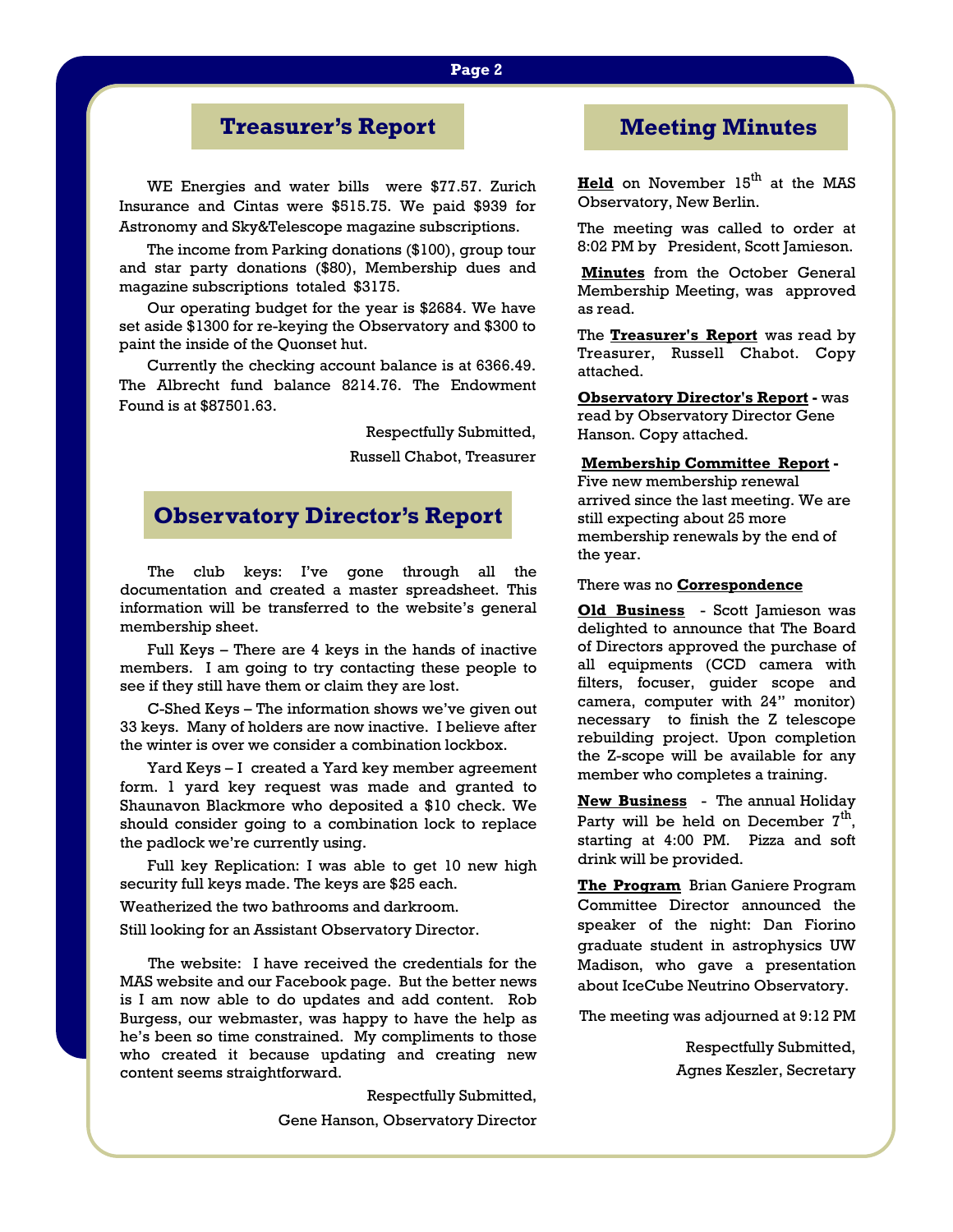#### **Page 3**

# **The Year 2013**

It's time to summarize yet another exciting year in the life of the Milwaukee Astronomical Society that we are about to leave behind.

 The major project of the year, the conversion of the Z-scope into a narrowband imaging instrument was initiated and led by Scott Jamieson. Both right ascension and declination drives were replaced to achieve smoother movement of the telescope necessary for autoguiding. Thanks to Scott's enthusiasm and perseverance, the scope is now capable to take as long as 20 min exposures, and is ready to be operated from the downstairs library office.

 During the annual Business Meeting in May we elected three new members (Gene Hanson, Lee Keith, and John Hammetter) to the Board of Directors. Founding member Scott Jamieson became the new President. A long time Observatory Director Gerry Samolyk retired after 35 years of service. Gene Hanson who just returned from Arizona assumed that position. Russell Chabot was elected as the new Treasurer.

 This year we organized six successful Public Nights. Many members participated in the annual star party at the Yerkes Observatory that MAS hosted for summer students. Observatory visits of a Boy Scouts and a New Berlin Public Library group were accommodated. The MAS Observatory was even chosen as a place for marriage proposal. A couple from Chicago got engaged as part of their private star party in late October. Since the public outreach is an important mission for the MAS we held a star party at the Kelly Senior Center in Cudahy. Sue Timlin coordinated the event. We continued our tradition to invite guest speakers from nearby universities to talk about their research projects on the General Membership Meetings. We enjoyed a Summer Picnic in August, and will close the year with our annual Holiday Party.

 In 2013 two MAS members passed away, Dr Peter McNamara and Peter Smitka who served as president in the past. He became quite famous in the mid 90's for his invention of the Portaball Telescope. The following new members joined the MAS: Jamie Victor, Neil Stickel, Christopher Guest, Ray Lange, Todd Rollenkotter, Shaunavon Blackmore, and Thomas Alberg.

 Among astronomical events the two potentially bright comets, the PANNSTARS and ISON that ended up in a disappointment and the nova explosion in the constellation of Delphinus generated the greatest excitement of the year.

 The modernization of our website that started last year has been continuing. Gene Hanson is updating the content and uploading new astrophotos submitted by MAS members. Our Facebook page is also regularly updated.

 As always, the Focal Point Newsletter will keep the Membership posted on the MAS events and programs in 2014.

We wish you and your families Merry Christmas and a Happy New Year**.**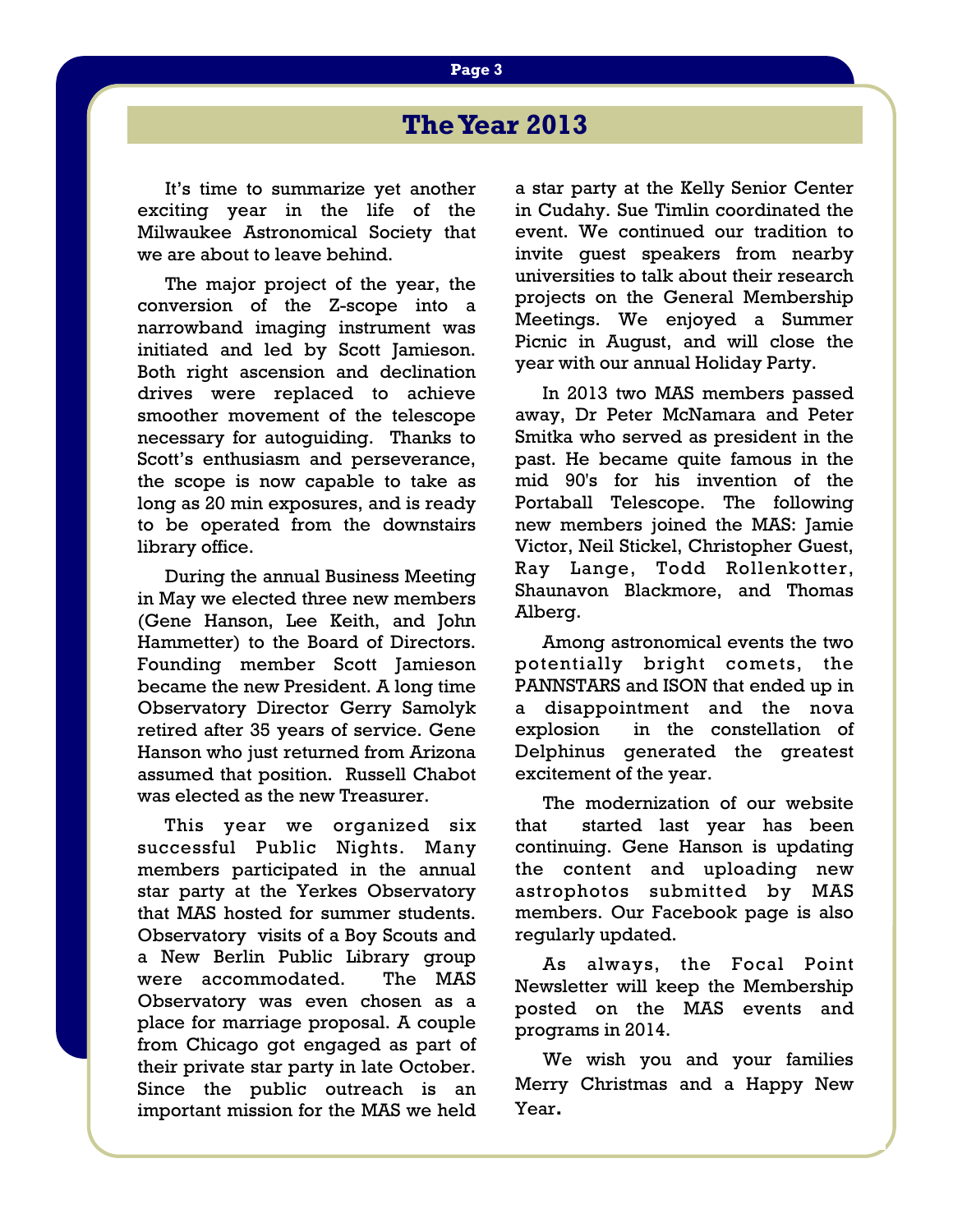# **In the Astronomical News**

### **Comet ISON's Thanksgiving Leftover Fades Away**

Previous reports of Comet ISON's death may have been somewhat exaggerated, but this time it looks like the real thing.

 Remnants of the object once touted as the "comet of the century" passed through the viewing field of the Solar and Heliospheric Observatory in the wake of Thursday's close encounter with the sun  $-$  and as it passed, the bright spot that survived grew dimmer and dimmer.

 ISON's obituary had been written before, on Thanksgiving Day, when a different sun -watching satellite known as the Solar D y n a m i c s Observatory failed to see the comet as it was due to pass within 730,000 miles  $(1.2 \tmin1$ kilometers) of the sun. At first, ISON was written off as an "ex-comet." But hours later, the Solar and H e l i o s p h e r i c Observatory — also known as SOHO recorded a bright spot with what seemed to be a fan-



The white circle highlights Comet ISON's remnants toward the edge of the viewing field for the Solar and Heliospheric Observatory's LASCO C3 ultraviolet detector. The sun's glare is blocked out by an occulting disk, but a solar storm can be seen emerging toward the lower edge of the frame.

shaped tail following the comet's expected orbit.

 Those images revived hopes that millions of skywatchers might be able to see at least a glimmer of the comet of the century as early astronomers. When ISON was discovered in September 2012, scientists knew they had a special opportunity to watch a pristine comet come in from the very edge of the solar system and make its first (and apparently only) swing around the sun.

by Alan Boyle

Science Editor, NBC News

as next week. But the fading glow suggests that ISON is now little more than a dissipating cloud of cosmic dust in the solar wind. Late Friday, the cloud's brightness was estimated at magnitude +5 and fading fast. If that trend holds, ISON's remnants won't be visible to the naked eye.

 Skilled astrophotographers might be able to capture a picture of the comet's

> Thanksqivinq leftovers within a couple days, when ISON has moved farther away from the sun's glare. The rest of us are *almost* certainly out of luck, though there's always a chance the comet will pull off yet another deathdefying stunt.

> ISON may turn out to be a disappointment for casual skywatchers, but the data collected during the comet's journey should represent a bonanza for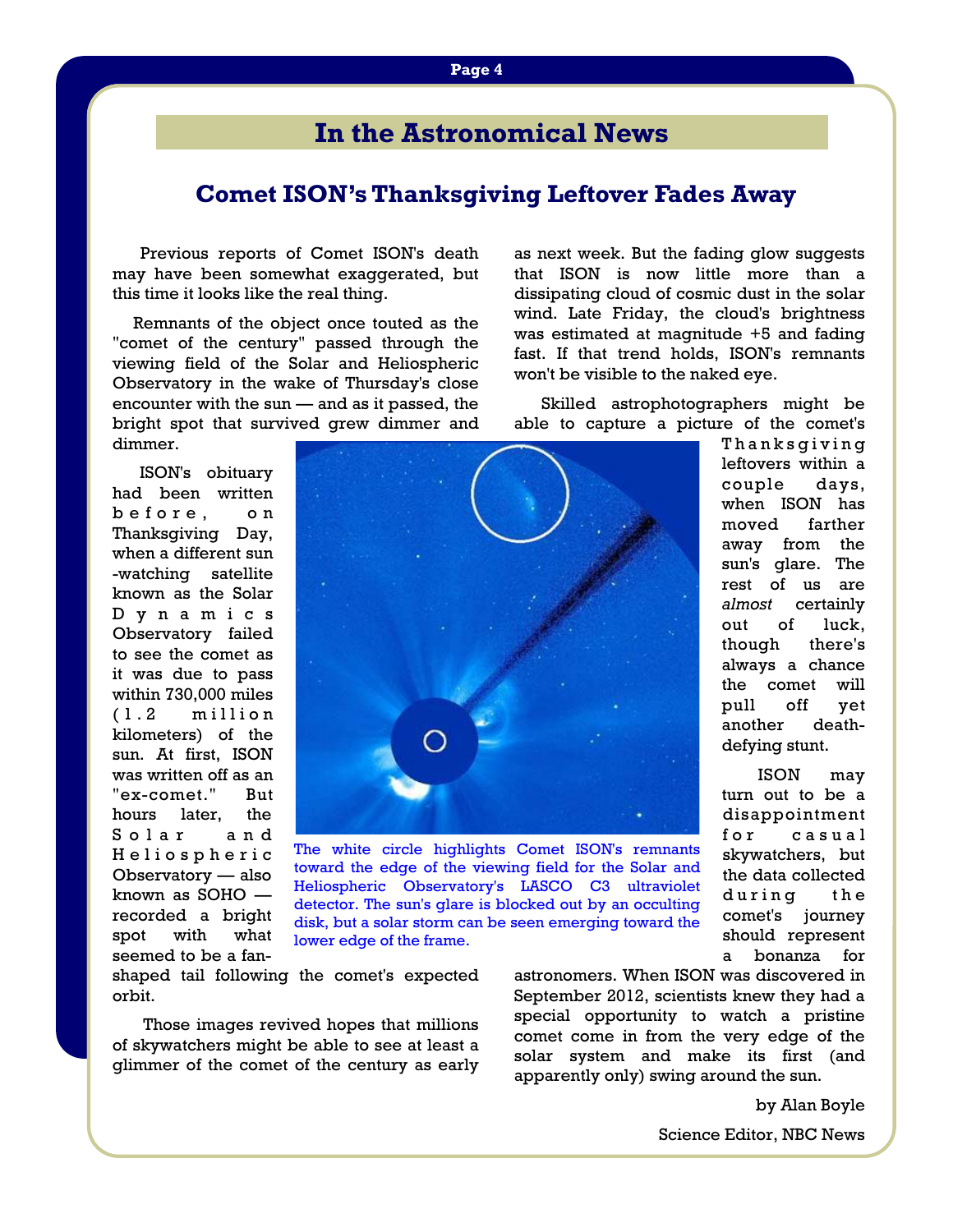#### **Page 5**

# **Adopt a Telescope Program - Signup Sheet**

|   | <b>Adoptee</b>         | <b>Scope</b>                  | <b>Location</b>                |
|---|------------------------|-------------------------------|--------------------------------|
|   | <b>Sue Timlin</b>      | $18"$ F/4.5 Obsession         | <b>Wiesen Observatory</b>      |
|   | <b>Neil Simmons</b>    | 12.5" F/7.4 Buckstaff         | <b>B</b> Dome                  |
|   | <b>Russell Chabot</b>  | $ 12.5"$ $F/9$ Halbach        | <b>A Dome (Armfield)</b>       |
|   | <b>Dan Yanko</b>       | $ 18"$ F/4.5 Obsession (Kyle) | <b>Albrecht Observatory</b>    |
| 5 | <b>Tamas Kriska</b>    | $ 25"$ F/15 Zemlock           | <b>Z</b> Dome                  |
| 6 | <b>Henry Gerner</b>    | 12" LX 200                    | <b>Tangney Observatory</b>     |
|   | <b>Jeffrey Fillian</b> | $ 14"$ Z-Two scope            | <b>Ray Zit Observatory</b>     |
|   | <b>Vacant</b>          | 10" LX 200                    | <b>Jim Toeller Observatory</b> |

# **At Your Service**

#### **Officers / Staff**

| President                   | Scott Jamieson        | 262-592-3049 |
|-----------------------------|-----------------------|--------------|
| Vice President              | <b>Brian Ganiere</b>  | 414-961-8745 |
| Treasurer                   | Russell Chabot        | 414-881-3822 |
| Secretary                   | Agnes Keszler         | 414-581-7031 |
| <b>Observatory Director</b> | Gene Hanson           | 262-354-0138 |
| Asst. Observatory Director  | Vacant                |              |
| Newsletter Editor           | Tamas Kriska          | 414-581-3623 |
| Webmaster                   | <b>Robert Burgess</b> | 920-559-7472 |

### **Board of Directors**

| <b>Robert Burgess</b> | 920-559-7472 |
|-----------------------|--------------|
| <b>Russell Chabot</b> | 414-881-3822 |
| John Hammetter        | 414-519-1958 |
| Gene Hanson           | 262-354-0138 |
| Lee Keith             | 414-425-2331 |
| Agnes Keszler         | 414-581-7031 |
| Tamas Kriska          | 414-581-3623 |
| Neil Simmons          | 262-889-2039 |
| Michael Smiley        | 262-825-3981 |
| Sue Timlin            | 414-460-4886 |
| Dan Yanko             | 262-255-3482 |
|                       |              |

# **September/October Key Holders**

|      | 12/7 Tamas Kriska                  | 414-581-3623 |
|------|------------------------------------|--------------|
|      | 12/14 Mike Smiley                  | 262-825-3981 |
|      | 12/21 Tom Schmidtkunz 414-352-1674 |              |
|      | 12/28 Dan Yanko                    | 262-255-3482 |
| 1/4  | <b>Russ Chabot</b>                 | 414-881-3822 |
| 1/11 | Brian Ganiere                      | 414-961-8745 |



#### **MAS Observatory**

18850 Observatory Rd New Berlin, WI

**www.milwaukeeastro.org**